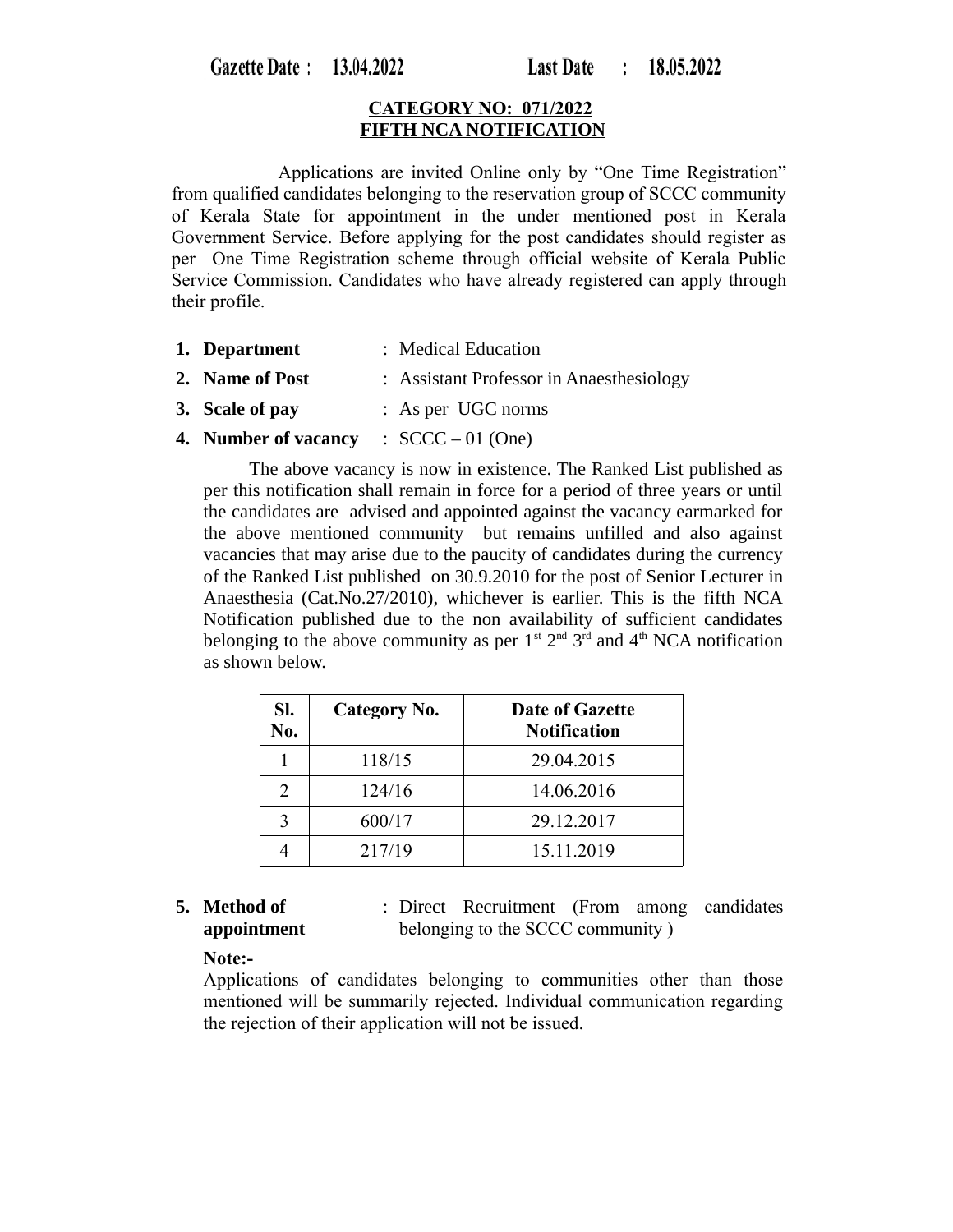**6. Age limit** : 21-49. Only candidates born between 02.01.1973 and 01.01.2001 (both dates included) are eligible to apply for the post. (Including the relaxation as per para 2(i) of the General Conditions).For conditions regarding the age relaxation please see Part II, Para 2 of the General Condition except Para 2(i).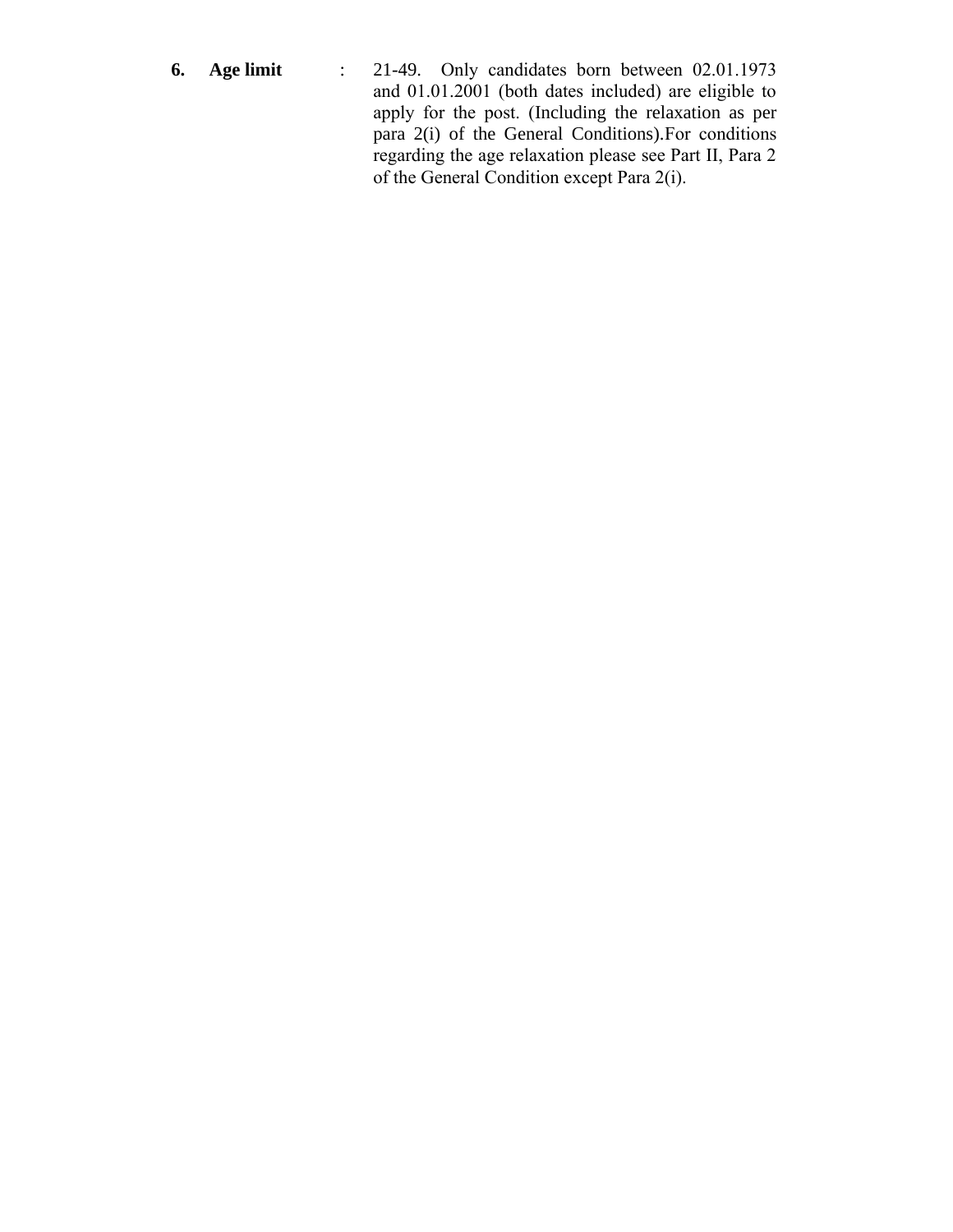- **Note:-** Members belonging to to Scheduled Caste who had converted to christianity after attaining adulthood and their children are eligible for relaxation up to 50 years. Such candidates should be born between 02/01/1972 and 01/01/2001(both dates included) (including the relaxation in Para 2(i) of the General conditions). For other conditions regarding age relaxation please see Para 2 of the General conditions except Para 2 (i).
- **7. Qualifications** : (i) Medical Post Graduate Degree such as MD /MS from a recognized University or DNB in the concerned discipline.
	- (ii) Three years Teaching Experience or such other teaching experience as prescribed by the Medical Council of India.
	- (iii) Permanent Registration under State Medical Council (Travancore Cochin Medical Council).

### **Note**:-

- 1. Rule 10 a (ii) of part II of KS&SSR is applicable.
- 2. The Post Graduate study period for Medical subjects will be considered as teaching experience for appointment as Assistant Professor provided the candidates have undergone Residency Programme during the Post Graduate Course period and in the case of candidates who have passed the Post Graduate course without undergoing residency programme a certificate shall be produced by the candidate from the Principal of the College to the effect that the candidate has got teaching / clinical work experience during the Post Graduate Course period.
- 3 Provisional Registration with any Medical Council will not be accepted.
- 4 Candidates shall ensure that particulars of all their credentials including Permanent Registration in the Travancore Cochin Medical Council are added to their profile before submitting applications.
- 5 Those who are appointed in the post should serve for four (4) years during the first ten (10) years of their service (including the period of training) any where in India or any other foreign country under Defence Services connected with Defence, if required. Differently abled candidates and those who have completed 45 years of age are exempted from the above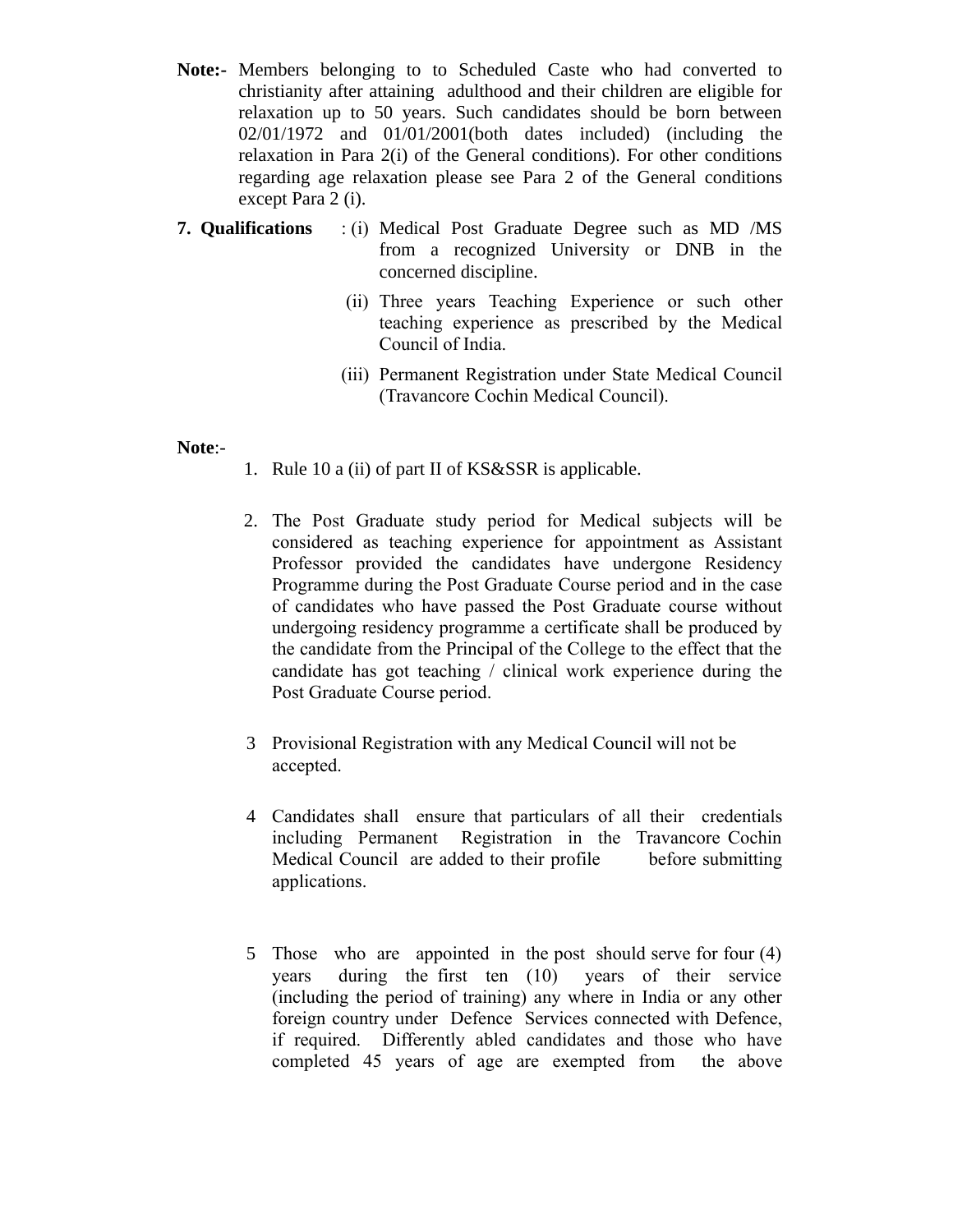compulsory Military service.

- 6 Candidates who claim equivalent qualification instead of qualification mentioned in the notification shall produce the relevant Government Order to prove the equivalency at the time of verification, then only such qualification shall be treated as equivalent to the prescribed qualification concerned.
- 7 In the case of difference in original caste/ community claimed in the application and that entered in SSLC book, the candidate shall produce a Gazette notification in this regard, along with Non Creamy Layer Certificate/ Community Certificate at the time of certificate verification.
- 8 Candidates who claim experience qualification should obtain experience certificate in the format given in Annexure A/Annexure B itself and enter details regarding experience (certificate number, date, name of post, period, issuing authority, name of institution etc) and upload scanned image of the same/ declaration (In the case of candidates who have possessed the required experience but have not obtained the experience certificate due to prevailing pandemic situation restrictions ) in the profile to make submission of application possible. Candidates should produce the experience certificate as and when called for the same by the Commission.

### **Annexure A**

Name of the Institution /Hospital :-

# **Residency Certificate/ Clinical Work / Teaching Experience Certificate**

Issued to …..............................(here enter name & address)

This is to certify that the above mentioned person was a MD/MS/DNB/Mch/DM/PGDiploma student in the department of …........................................... (Name of the discipline) in …......................................................... .................. .......................... (Name and Address of the institution/ hospital) during the period from …..................... to …...................................... . He/She has completed the study period through residency programme / has undergone Clinical work / has involved in the teaching programme of undergraduate students.

Also certified that the ….................................... (Name of course) course in this institution/ hospital was recognised by the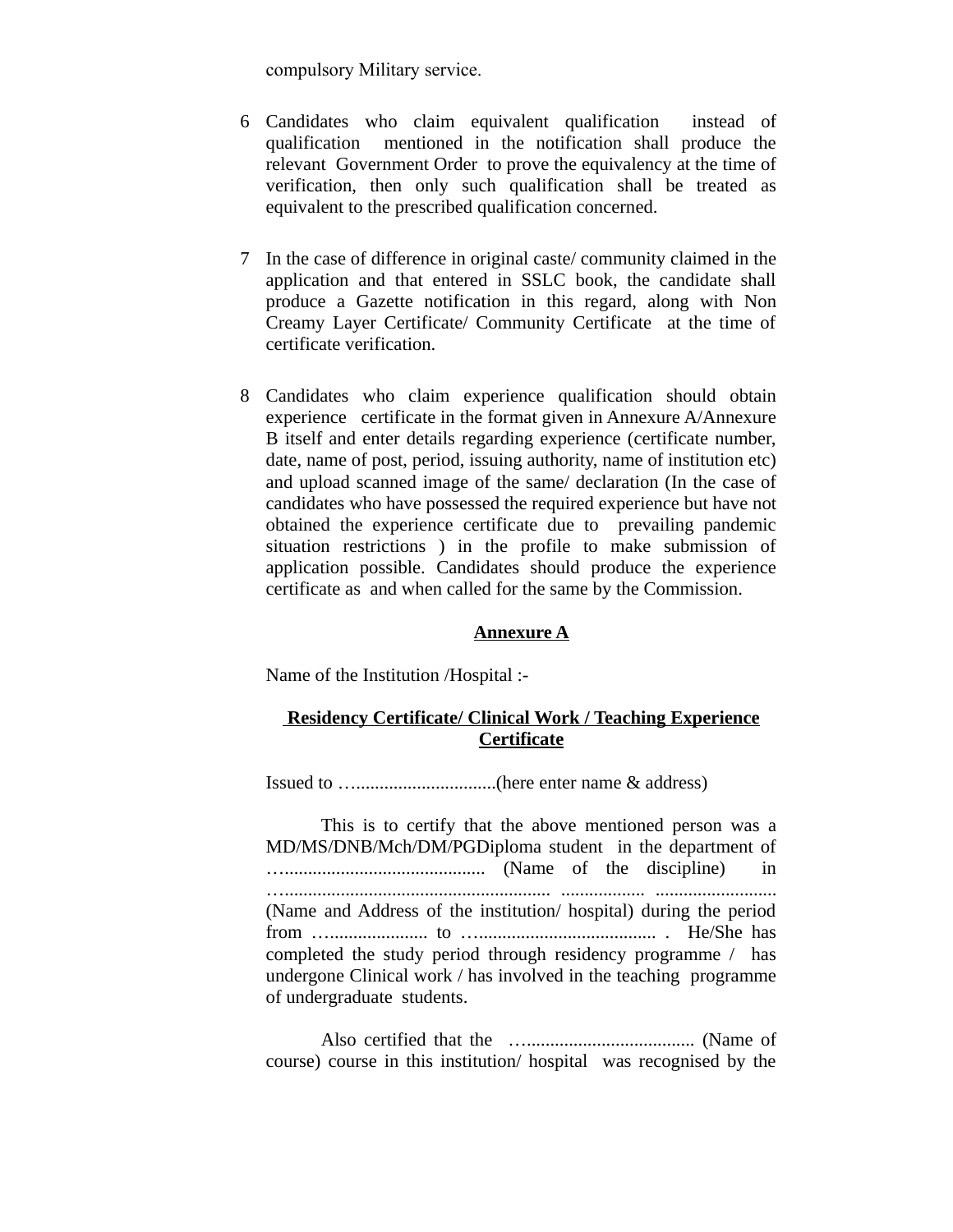Medical Council of India during the above period.

Place: Signature, Name & Designation of Date: issuing authority with name of the institution

Office seal

#### **Annexure B**

Name of the Institution/ Hospital :- **Certificate of Experience**

Issued to …..............................(here enter name & address)

This is to certify that the above mentioned person has worked / has been working as (.....................................(Post held)) in the department of …................................................ (Name of the discipline) in ….......................................................... …....................................................(Name and Address of the institution/ hospital) during the period from …..................... to ….......................... . During this period he/ she has got clinical work experience / has involved in the teaching programme of undergraduate students.

Also certified that this Institution/ hospital was being run by the recognition of the Medical Council of India during the above period.

> Signature, Name & Designation of issuing authority with name of the institution

Place:

Date: Office seal

## **DECLARATION FOR THOSE WHO COULD NOT OBTAIN EXPERIENCE CERTIFICATE**

I Sri/Smt (here enter name and

address).............................................................................................. ….........................................................................................................

.........................................................certify that I have worked/have been working/is working in (here enter name of institution / company / corporation / Govt. Department/ Co-operative institution etc.) as …................(here enter the name of post holding or held ie. Regular worker/ Temporary worker/paid/Apprentice/Trainee/Casual Labourer etc.) on Rs.............................per day/ per mensem for a period of ….......years..................months................days from.......to ….......................I will produce the prescribed experience certificate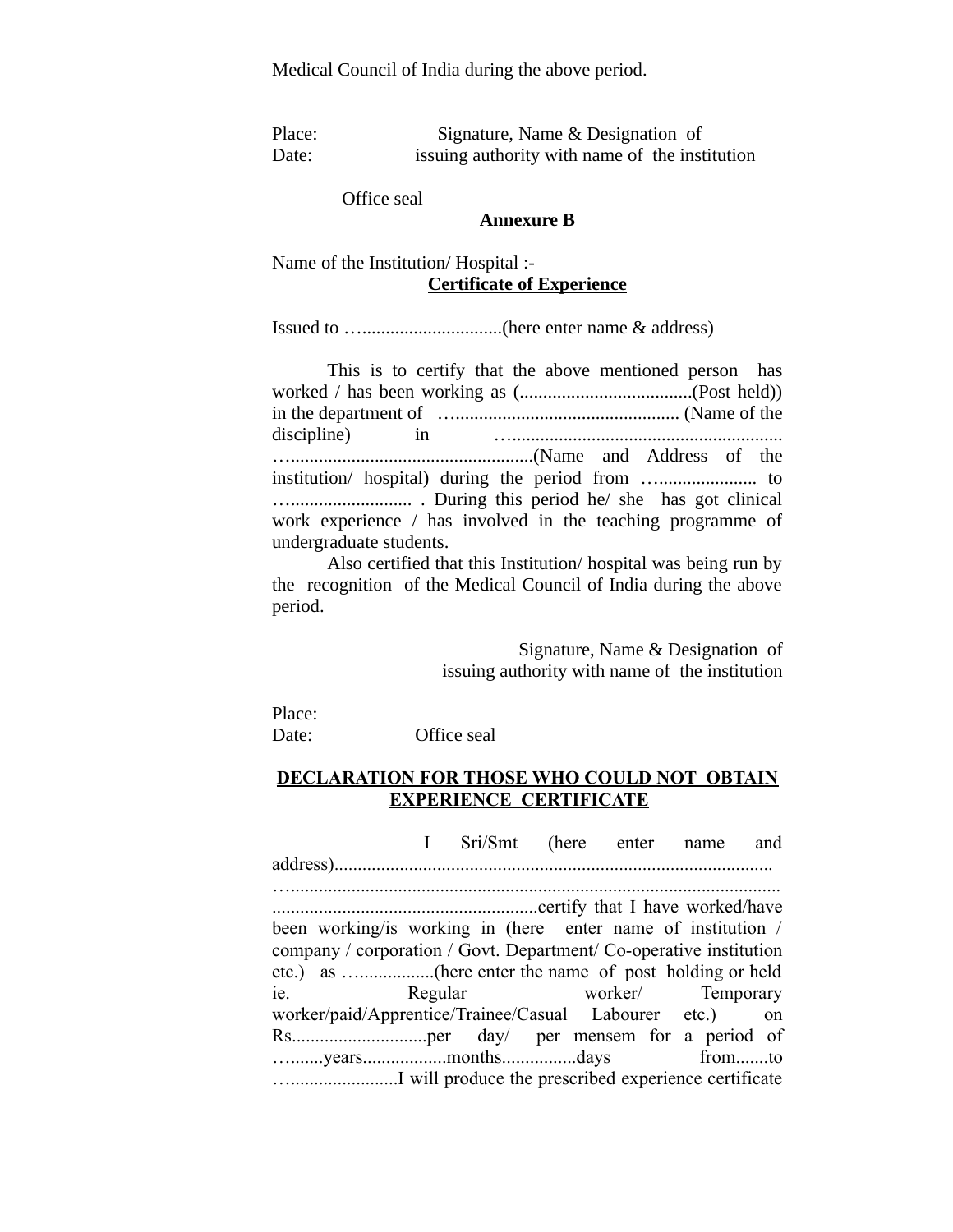as and when called for by the Commission.

**Place :** 

### **Date : Signature of Candidate**

### **8. Method of submitting applications :-**

- (a) Candidates must register as per 'ONE TIME REGISTRATION' with the Official Website of Kerala Public Service Commission [www.keralapsc.gov.in](http://www.kerealapsc.gov.in/) before applying for the post. Candidates who have registered can apply by logging on to their profile using their User-ID and password. Candidates must click on the **'Apply Now'** button of the respective posts in the Notification Link to apply for the post. The photograph uploaded should be one taken after 31.12.2012. Candidates creating new profile from 01.01.2022 should upload photograph taken within six months. Name of the candidate and the date of photograph taken should be printed legibly at the bottom portion. The photograph once uploaded meeting all requirements shall be valid for 10 years from the date of uploading. There is no change in other instructions regarding the uploading of photographs. No application fee is required. Candidates are responsible for the correctness of the personal information and secrecy of password. Before the final submission of the application on the profile candidates must ensure correctness of the information in their profile. They must quote the User-ID for further communication with the Commission. Application submitted is provisional and cannot be deleted or altered after submission. **Candidates are advised to keep a printout or soft copy of the online application for future reference. Candidates can take the print out of the application by clicking on the link `My applications' in their profile. All correspondence with the Commission, regarding the application should be accompanied with the print out of the application.** The application will be summarily rejected if non-compliance with the notification is found in due course of processing. Original Documents to prove qualification, experience, age, Community etc. have to be produced as and when called for.
- (b) If Written/OMR/Online Test is conducted as part of this selection, candidates shall submit a confirmation for writing the examination through their One Time Registration profile. Such candidates alone can generate and download the Admission Tickets in the last 15 days till the date of Test. The applications of candidates who do not submit confirmation within the stipulated period, will be rejected absolutely. The periods regarding the submission of confirmation and the